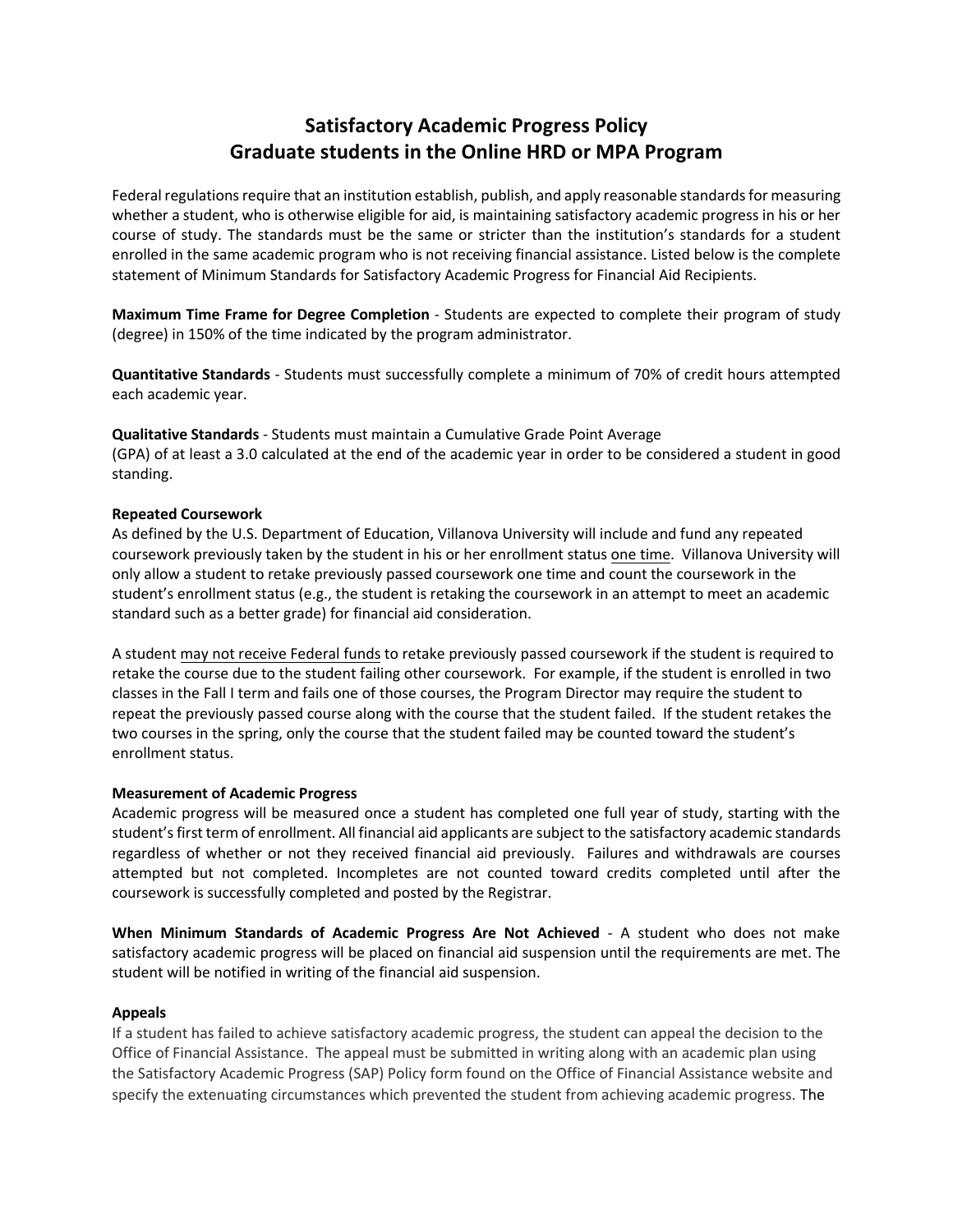following types of mitigating circumstances may be considered when a student appeals: injury or extended illness of the student, death in the family, or a change in educational objectives. Mitigating circumstances do not include the withdrawal from classes to avoid failing grades, pursing a second major or a second degree. The student must explain what has changed that will allow him/her to make satisfactory academic progress by the end of the semester. A copy of the student's academic plan developed in conjunction with the student's faculty advisor, academic dean or his/her representative also must be submitted. The Office of Financial Assistance may request additional documentation and/or require an interview with the student.

Students must appeal within two weeks of receiving a notice from the Office of Financial Assistance of the financial aid suspension. Appeals will not be accepted after the two week period has passed and the student will be responsible for all charges on their student account. The student will receive a reply from the Office of Financial Assistance within two weeks of receipt of their appeal.

## **Academic Plan**

The academic plan is a written document developed by the student and his/her college that ensures that the student is able to meet the University's Satisfactory Academic Progress Standards by a specific point in time. It could include qualitative and quantitative requirements necessary to achieve that plan. The academic plan could take the student to completion of their program rather than meeting the University's Satisfactory Academic Progress standard at a specific point in time as determined by an appropriate academic official.

## **Financial Aid Probation**

Villanova University will assign this status to a student who fails to make satisfactory academic progress and who has successfully appealed and had eligibility for aid reinstated. If the Office of Financial Assistance determines that the Academic Progress Standards can be waived for one semester, the student will be placed on Financial Aid Probation. As part of the student's Financial Aid Probation, the office requires a student, along with their academic advisor, to develop and submit an academic plan that includes a strategy of improving progress and reaching the student's educational goals. A student placed on Financial Aid Probation may receive Federal and Villanova University funds for one semester. The student will be required to meet the University's Satisfactory Academic Progress standards at the end of the semester or meet the terms and conditions of their academic plan as well as the plan established by the academic advisor.

At the end of the probationary semester, the Office of Financial Assistance will determine if academic progress requirements have been met or if the student continues on the path of the designated academic plan. If requirements have been met, the probationary status will be removed. If academic requirements have not been met, and the student has deviated from the academic plan, the student may not receive Federal funds for the following semester.

A student may only be granted one semester of Financial Aid Probation during their academic career.

## **Reinstatement of Financial Aid**

Once financial assistance has been discontinued, it will be reinstated provided:

- The student has successfully achieved the required number of credits and cumulative grade point average; and,
- The student has requested reinstatement in writing.

Reinstatement is not automatic. The student is responsible for making certain that the grades and credits completed have been properly posted with the Office of the Registrar prior to requesting reinstatement of financial assistance. Students are encouraged to file all financial assistance application forms by Villanova University's established deadline so that once reinstatement has been achieved, he or she can be considered for assistance as quickly as possible.